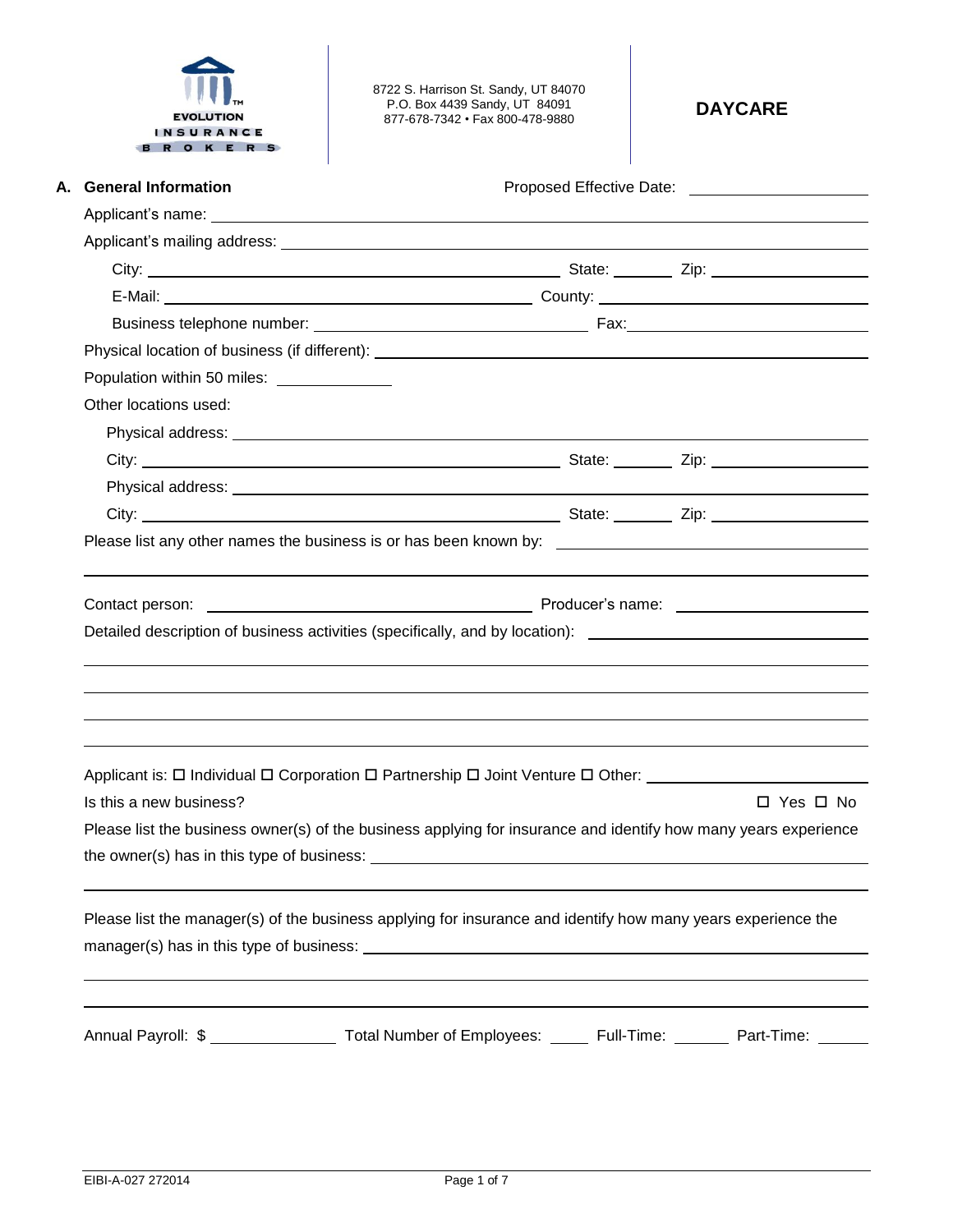Please describe the business's drug policy and what the procedure is when an applicant or employee fails a drug

| ۰.<br>×<br>۰. |  |
|---------------|--|
|               |  |

**B. Insurance History**

**C. Other Insurance**

| liability, loss control, safety inspections or risk management services? |           |                                                                              | Does your company have within its staff of employees, a position whose job description deals with product                                                                                                                         |  |  |  |
|--------------------------------------------------------------------------|-----------|------------------------------------------------------------------------------|-----------------------------------------------------------------------------------------------------------------------------------------------------------------------------------------------------------------------------------|--|--|--|
| If yes, please provide the following information:                        |           | $\Box$ Yes $\Box$ No                                                         |                                                                                                                                                                                                                                   |  |  |  |
|                                                                          |           |                                                                              |                                                                                                                                                                                                                                   |  |  |  |
|                                                                          |           |                                                                              |                                                                                                                                                                                                                                   |  |  |  |
|                                                                          |           |                                                                              |                                                                                                                                                                                                                                   |  |  |  |
|                                                                          |           |                                                                              |                                                                                                                                                                                                                                   |  |  |  |
| <b>Insurance History</b>                                                 |           |                                                                              |                                                                                                                                                                                                                                   |  |  |  |
|                                                                          |           | Who is your current insurance carrier (or your last if no current provider)? |                                                                                                                                                                                                                                   |  |  |  |
|                                                                          |           |                                                                              | Provide name(s) for all insurance companies that have provided Applicant insurance for the last three years:                                                                                                                      |  |  |  |
|                                                                          | Coverage: | Coverage:                                                                    | Coverage:                                                                                                                                                                                                                         |  |  |  |
| <b>Company Name</b>                                                      |           |                                                                              |                                                                                                                                                                                                                                   |  |  |  |
| <b>Expiration Date</b>                                                   |           |                                                                              |                                                                                                                                                                                                                                   |  |  |  |
| <b>Annual Premium</b>                                                    | \$        | \$                                                                           | \$                                                                                                                                                                                                                                |  |  |  |
| Has the applicant or any predecessor ever had a claim?                   |           |                                                                              | $\Box$ Yes $\Box$ No                                                                                                                                                                                                              |  |  |  |
| this policy, prior to the inception of this policy?                      |           |                                                                              | Have you had any incident, event, occurrence, loss, or wrongful act which might give rise to a claim covered by<br>$\Box$ Yes $\Box$ No<br>If yes, please explain (provide additional pages if necessary to provide all details): |  |  |  |
|                                                                          |           |                                                                              |                                                                                                                                                                                                                                   |  |  |  |
|                                                                          |           |                                                                              | Has the applicant, or anyone on the applicant's behalf, attempted to place this risk in standard markets?<br>□ Yes □ No                                                                                                           |  |  |  |
| If the standard markets are declining placement, please explain why:     |           |                                                                              |                                                                                                                                                                                                                                   |  |  |  |
| <b>Other Insurance</b>                                                   |           |                                                                              |                                                                                                                                                                                                                                   |  |  |  |
|                                                                          |           |                                                                              | Please provide the following information for all other business-related insurance the Applicant currently carries.                                                                                                                |  |  |  |
| 1<br>$\mathbf{2}$<br>3                                                   |           |                                                                              |                                                                                                                                                                                                                                   |  |  |  |
| Coverage Type                                                            |           |                                                                              |                                                                                                                                                                                                                                   |  |  |  |
| Company Name                                                             |           |                                                                              |                                                                                                                                                                                                                                   |  |  |  |

Expiration Date

Annual Premium | \$  $\vert \text{\$}$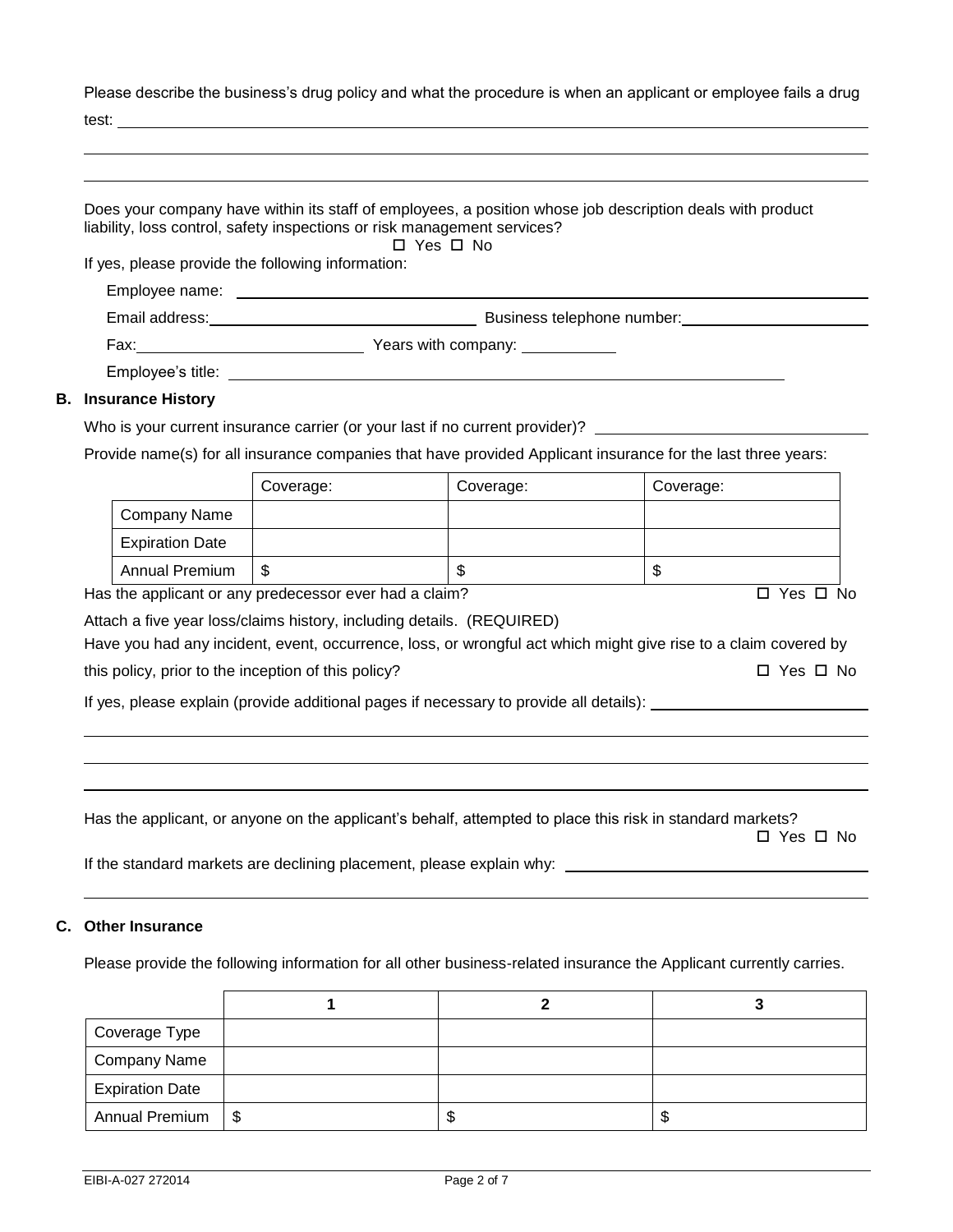## **D. Desired Insurance**

|    |             | Per Accident/Aggregate                                                                                         | OR.              |        | Per Person/Per Accident/Aggregate |                                                                         |            |
|----|-------------|----------------------------------------------------------------------------------------------------------------|------------------|--------|-----------------------------------|-------------------------------------------------------------------------|------------|
|    | $\Box$      | \$50,000/\$100,000                                                                                             | $\Box$           |        | \$25,000/\$50,000/\$100,000       |                                                                         |            |
|    | $\Box$      | \$150,000/\$300,000                                                                                            | $\Box$           |        | \$75,000/\$150,000/\$300,000      |                                                                         |            |
|    | $\Box$      | \$250,000/\$1,000,000                                                                                          | $\Box$           |        | \$100,000/\$250,000/\$1,000,000   |                                                                         |            |
|    | 口<br>$\Box$ | \$500,000/\$1,000,000<br>Other:                                                                                | $\Box$<br>$\Box$ |        | \$250,000/\$500,000/\$1,000,000   |                                                                         |            |
|    |             | Self-Insured Retention (SIR): □ \$1,000 (Minimum) □ \$1,500 □ \$2,500 □ \$5,000 □ \$10,000                     |                  | Other: |                                   |                                                                         |            |
| Е. |             | <b>Business Activities</b>                                                                                     |                  |        |                                   |                                                                         |            |
|    |             | 1. Gross receipts for the past 12 months: \$                                                                   |                  |        |                                   |                                                                         |            |
|    |             | Gross receipts estimated for the next 12 months: $\frac{6}{3}$                                                 |                  |        |                                   |                                                                         |            |
|    | 2.          | Premises information:                                                                                          |                  |        |                                   |                                                                         |            |
|    |             | $\Box$ Occupied as dwelling $\Box$ Constructed for day care operation                                          |                  |        |                                   |                                                                         |            |
|    |             | $\square$ Constructed as dwelling and converted to day care center                                             |                  |        |                                   |                                                                         |            |
|    |             | $\square$ Constructed as commercial building and converted to day care center                                  |                  |        |                                   |                                                                         |            |
|    |             |                                                                                                                |                  |        |                                   |                                                                         |            |
|    |             |                                                                                                                |                  |        |                                   |                                                                         |            |
| F. |             | <b>Safety Information:</b>                                                                                     |                  |        |                                   |                                                                         |            |
|    | 1.          | Number of fire extinguishers on premises                                                                       |                  |        |                                   | <u> 1989 - Andrea State Barbara, politik eta politikaria (h. 1989).</u> |            |
|    | 2.          | Is the fire extinguisher inspected: $\square$ Monthly $\square$ Quarterly $\square$ Other $\square$            |                  |        |                                   |                                                                         |            |
|    | 3.          | Number of exits:                                                                                               |                  |        |                                   |                                                                         |            |
|    | 4.          | Do you have smoke detectors installed?                                                                         |                  |        |                                   |                                                                         | □ Yes □ No |
|    |             | If yes, please list all locations where smoke detectors are installed: _____________________________           |                  |        |                                   |                                                                         |            |
|    | 5.          | Is there a building sprinkler system?                                                                          |                  |        |                                   |                                                                         | □ Yes □ No |
|    | 6.          | Do you have fire alarms installed?                                                                             |                  |        |                                   |                                                                         | □ Yes □ No |
|    |             | If yes, please list all locations where smoke detectors are installed: _____________________________           |                  |        |                                   |                                                                         |            |
|    |             |                                                                                                                |                  |        |                                   |                                                                         |            |
|    | 7.          | Are the premises inspected for building codes and health standards by local safety and health authorities?     |                  |        |                                   |                                                                         |            |
|    |             |                                                                                                                |                  |        |                                   |                                                                         | □ Yes □ No |
|    |             | a.                                                                                                             |                  |        |                                   |                                                                         |            |
|    |             | b.                                                                                                             |                  |        |                                   |                                                                         |            |
|    |             | Were there any violations discovered or citations issued?<br>с.                                                |                  |        |                                   |                                                                         | □ Yes □ No |
|    |             | If yes, please describe (provide additional pages to provide all details):                                     |                  |        |                                   |                                                                         |            |
|    |             |                                                                                                                |                  |        |                                   |                                                                         |            |
|    |             |                                                                                                                |                  |        |                                   |                                                                         |            |
|    |             | Have violations been corrected?<br>d.                                                                          |                  |        |                                   |                                                                         | □ Yes □ No |
|    | 8.          | Is applicant licensed?                                                                                         |                  |        |                                   |                                                                         | □ Yes □ No |
|    |             |                                                                                                                |                  |        |                                   |                                                                         |            |
|    |             | License number: State: Communication Communication Communication Cate: Communication Communication Communicati |                  |        |                                   |                                                                         |            |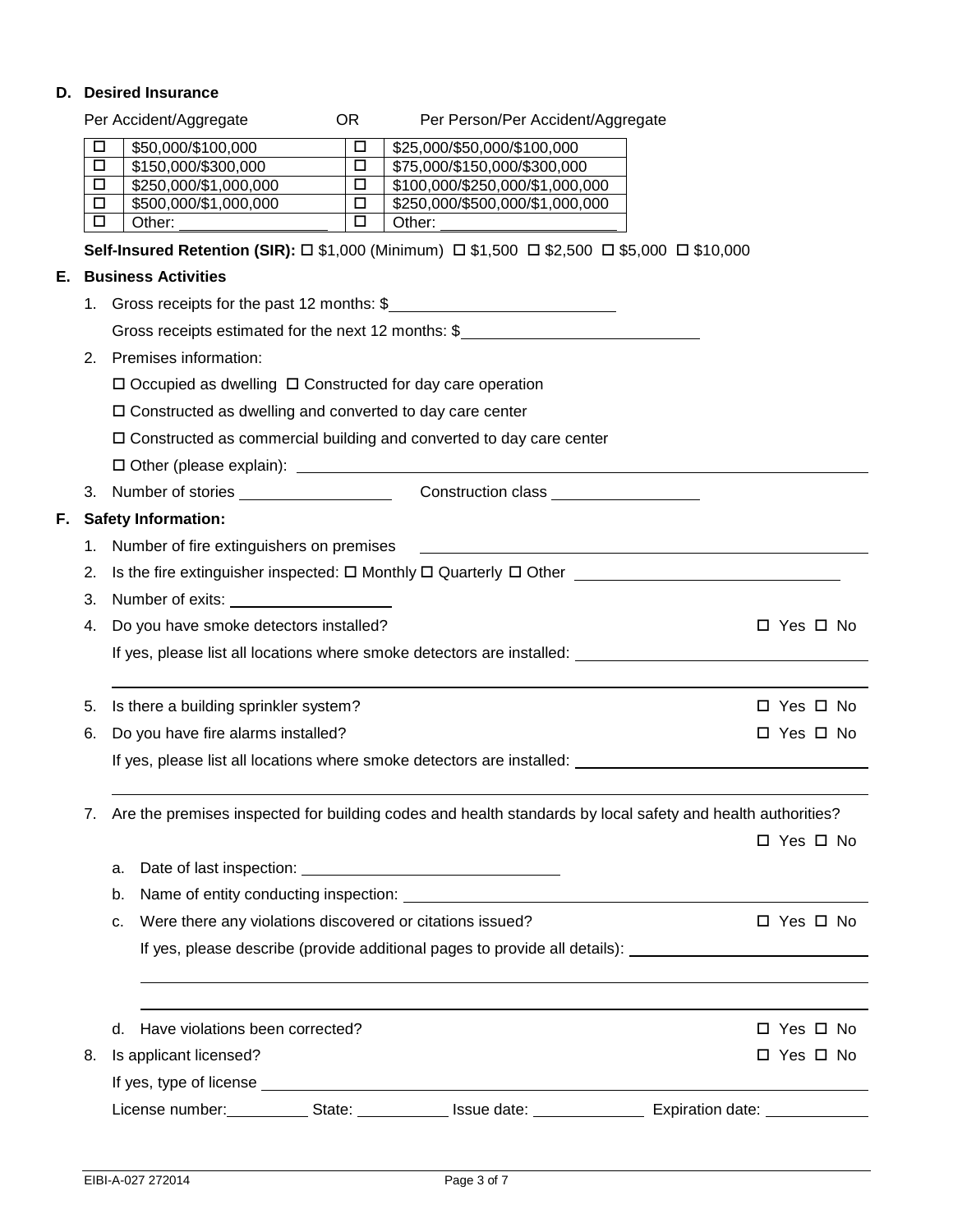Do you require teachers to be certified? Yes No

If yes, identify type(s) of certification required:

|  |  |  | 9. What is maximum number of children permitted by license? |
|--|--|--|-------------------------------------------------------------|
|  |  |  |                                                             |

- 10. What is maximum number of children on premises at any one time?
- 11. When are children are on premises? A.M. to P.M. Number of days per week:
- 12. Indicate the number of children in each age group and the number of attendants for each age group.

| <b>AGE GROUP</b>       | <b>NO. OF CHILDREN</b> | <b>NO. OF ATTENDANTS</b> |
|------------------------|------------------------|--------------------------|
| 1 Month to 12 Months   |                        |                          |
| 12 Months to 24 Months |                        |                          |
| 2 Years to 4 Years     |                        |                          |
| 4 Years to 6 Years     |                        |                          |
| Over 6 Years           |                        |                          |

13. Are children with physical or emotional disabilities accepted?  $\square$  Yes  $\square$  No

If yes, provide details (attach additional pages to provide all details):.

Identify types of disabilities: 14. Attach pictures and diagrams of all equipment and the indoor and outdoor of the facility. 15. Describe special exercise equipment used (e.g. trampoline) 16. Is the yard fully fenced? Yes No

17. Are special classes taught (e.g. gymnastics, tumbling, dance, swimming)?  $\square$  Yes  $\square$  No If yes, provide details of the classes including but not limited to the hours the classes are taught, the teacher certification, the number of children per class, the teacher child ratio (attach additional pages to provide all details):: experience of the state of the state of the state of the state of the state of the state of the state of the state of the state of the state of the state of the state of the state of the state of the state of th

|                                                                           | 18. Is there a swimming pool on premises:       | □ Yes □ No |  |
|---------------------------------------------------------------------------|-------------------------------------------------|------------|--|
| If yes:                                                                   |                                                 |            |  |
| a.                                                                        | Is it enclosed?                                 | □ Yes □ No |  |
| b.                                                                        | What are the days and hours the pool is open?   |            |  |
| c.                                                                        | Is there a lifeguard on duty?                   | □ Yes □ No |  |
|                                                                           | If yes, what hours does the life guard operate? |            |  |
| Include size, depth at each end number and height of diving boards:<br>d. |                                                 |            |  |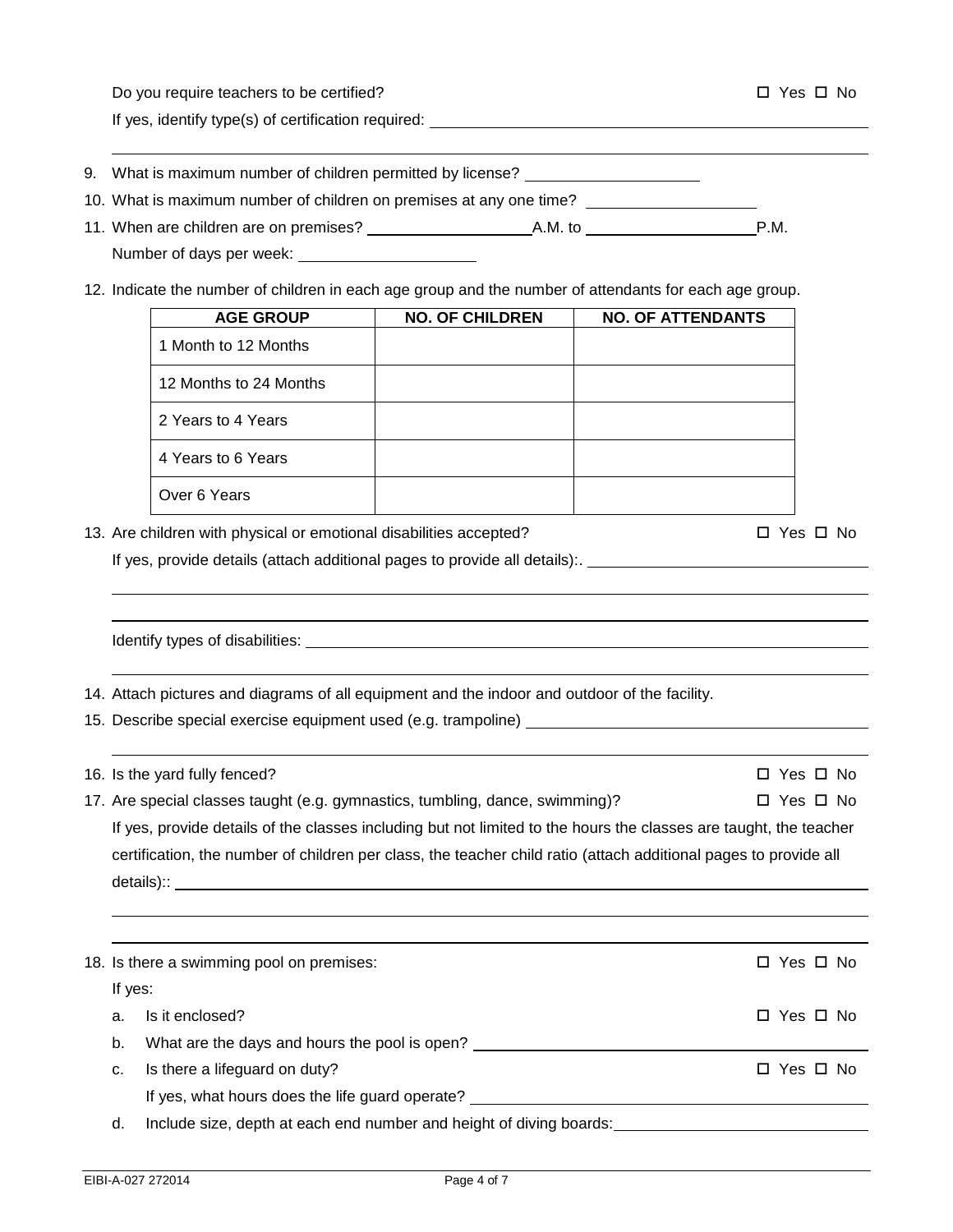|  | е.      | Are there animals on the premises:                                                                                                                                                                                             | $\Box$ Yes $\Box$ No |  |  |  |
|--|---------|--------------------------------------------------------------------------------------------------------------------------------------------------------------------------------------------------------------------------------|----------------------|--|--|--|
|  |         | If yes, explain: example and a series of the series of the series of the series of the series of the series of the series of the series of the series of the series of the series of the series of the series of the series of |                      |  |  |  |
|  |         | 23. Are off premises field trips conducted?                                                                                                                                                                                    | $\Box$ Yes $\Box$ No |  |  |  |
|  | If yes, |                                                                                                                                                                                                                                |                      |  |  |  |
|  | a.      |                                                                                                                                                                                                                                |                      |  |  |  |
|  | b.      |                                                                                                                                                                                                                                |                      |  |  |  |
|  | c.      | Do you require the driver(s) of vehicle(s) to have chauffeur license?                                                                                                                                                          | $\Box$ Yes $\Box$ No |  |  |  |
|  | d.      | If parent(s) transport children what do you require prior to them driving (e.g. driver license, insurance, no                                                                                                                  |                      |  |  |  |
|  |         | traffic violations)? <u>Andrea and the contract of the contract of the contract of the contract of the contract of</u>                                                                                                         |                      |  |  |  |
|  |         |                                                                                                                                                                                                                                |                      |  |  |  |
|  | е.      |                                                                                                                                                                                                                                |                      |  |  |  |
|  | f.      |                                                                                                                                                                                                                                |                      |  |  |  |
|  |         |                                                                                                                                                                                                                                |                      |  |  |  |
|  |         | 24. Attach a list of all attendants and teachers with a description of his or her experience, educational background                                                                                                           |                      |  |  |  |
|  |         | and certificates and/or licenses.                                                                                                                                                                                              |                      |  |  |  |
|  |         | 25. Describe procedures for following, including the step-by-step process to notify parents or guardians:                                                                                                                      |                      |  |  |  |
|  |         |                                                                                                                                                                                                                                |                      |  |  |  |
|  |         |                                                                                                                                                                                                                                |                      |  |  |  |
|  |         |                                                                                                                                                                                                                                |                      |  |  |  |
|  |         | 26. Is a medical care release form signed by parent or guardian required?                                                                                                                                                      | $\Box$ Yes $\Box$ No |  |  |  |
|  |         | If yes, attach copy of release.                                                                                                                                                                                                |                      |  |  |  |
|  |         | 27. Are staff required to be CPR and/or First Aid certified?                                                                                                                                                                   | $\Box$ Yes $\Box$ No |  |  |  |
|  |         | 28. Provide copy of any training manual used.                                                                                                                                                                                  |                      |  |  |  |
|  |         | 29. Have you been cited for, or had any investigation regarding mistreatment of children?                                                                                                                                      | □ Yes □ No           |  |  |  |
|  |         | If yes, provide details (attach additional pages to provide all details): [16] [20] [20] [20] [20] [30] [30] [                                                                                                                 |                      |  |  |  |
|  |         |                                                                                                                                                                                                                                |                      |  |  |  |
|  |         |                                                                                                                                                                                                                                |                      |  |  |  |
|  |         | 30. Have you ever had any other licensing violations or any investigation performed into your license?                                                                                                                         |                      |  |  |  |
|  |         |                                                                                                                                                                                                                                | □ Yes □ No           |  |  |  |
|  |         | If yes, provide details (attach additional pages to provide all details): 100000000000000000000000000000000000                                                                                                                 |                      |  |  |  |
|  |         |                                                                                                                                                                                                                                |                      |  |  |  |
|  |         | 31. Have you ever had any negative action orders with or without fines, license suspensions or license reviews?                                                                                                                |                      |  |  |  |
|  |         |                                                                                                                                                                                                                                | □ Yes □ No           |  |  |  |
|  |         | If yes, provide details (attach additional pages to provide all details): [16] The Connection Connection Connect                                                                                                               |                      |  |  |  |
|  |         | <u> 1989 - Jan Salaman Salaman (j. 1989)</u>                                                                                                                                                                                   |                      |  |  |  |
|  |         | 32. Do you perform in-depth background checks on all employees?                                                                                                                                                                | □ Yes □ No           |  |  |  |
|  |         |                                                                                                                                                                                                                                |                      |  |  |  |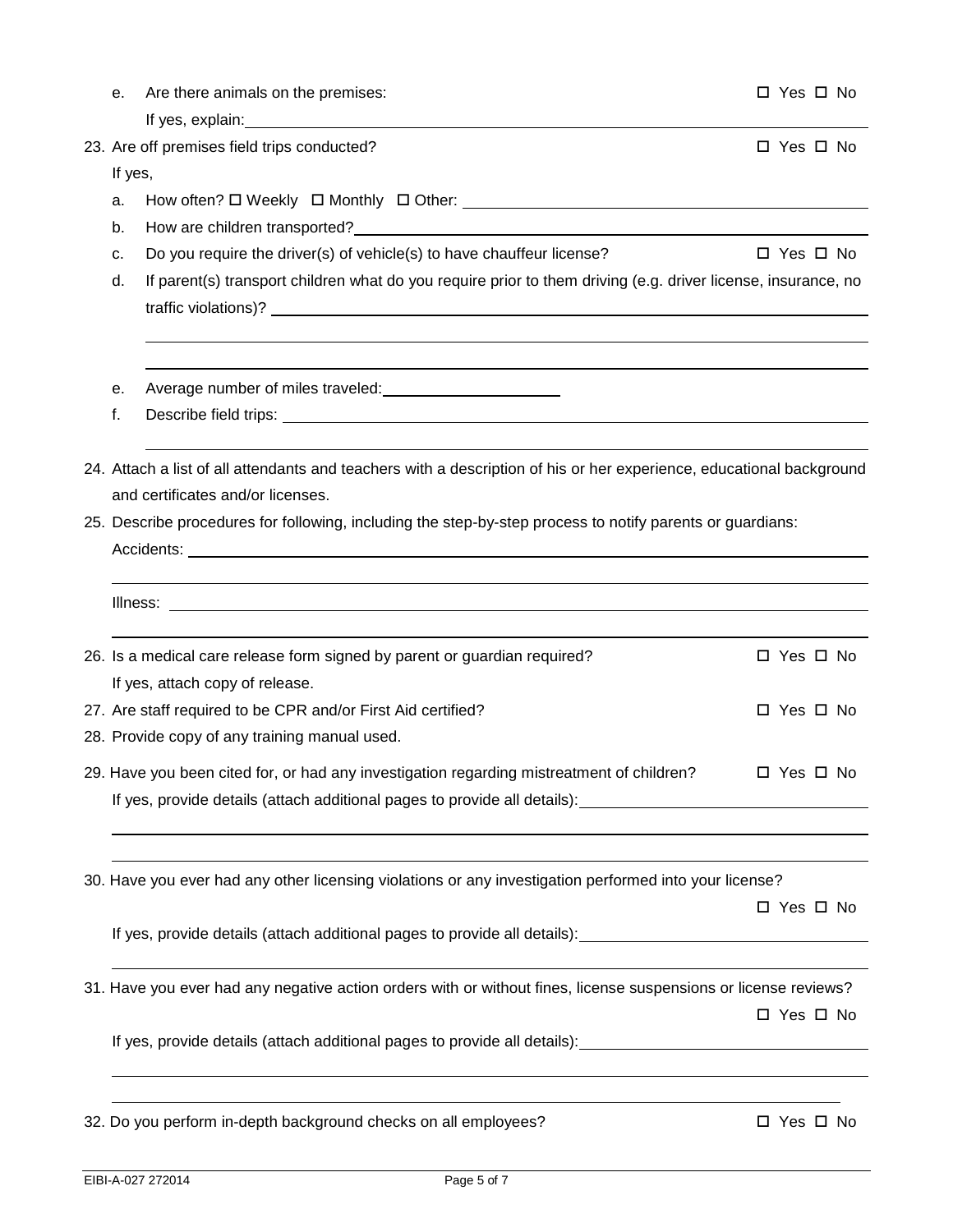| 33. Do you provide classes on abuse and sexual molestation for your employees?                                      | □ Yes □ No           |
|---------------------------------------------------------------------------------------------------------------------|----------------------|
| 34. Does the facility provide food for the children?                                                                | $\Box$ Yes $\Box$ No |
|                                                                                                                     |                      |
|                                                                                                                     |                      |
|                                                                                                                     |                      |
| 35. Is there an outdoor play area for the children?                                                                 | □ Yes □ No           |
| If yes, is the area fenced in?                                                                                      | □ Yes □ No           |
| Is there a lock to the fence?                                                                                       | □ Yes □ No           |
| If yes, who has access to the lock and what are the hours that the fence is locked?                                 |                      |
|                                                                                                                     |                      |
|                                                                                                                     |                      |
|                                                                                                                     |                      |
| 37. Does the parent(s) sign their children in and out?                                                              | $\Box$ Yes $\Box$ No |
|                                                                                                                     |                      |
| 39. Please provide information regarding your hiring practices (provide additional pages to provide all details) __ |                      |
|                                                                                                                     |                      |

## **REPRESENTATIONS AND WARRANTIES**

The "Applicant" is the party to be named as the "Insured" in any insuring contract if issued. By signing this Application, the Applicant for insurance hereby represents and warrants that the information provided in the Application, together with all supplemental information and documents provided in conjunction with the Application, is true, correct, inclusive of all relevant and material information necessary for the Insurer to accurately and completely assess the Application, and is not misleading in any way. The Applicant further represents that the Applicant understands and agrees as follows: (i) the Insurer can and will rely upon the Application and supplemental information provided by the Applicant, and any other relevant information, to assess the Applicant's request for insurance coverage and to quote and potentially bind, price, and provide coverage; (ii) the Application and all supplemental information and documents provided in conjunction with the Application are warranties that will become a part of any coverage contract that may be issued; (iii) the submission of an Application or the payment of any premium does not obligate the Insurer to quote, bind, or provide insurance coverage; and (iv) in the event the Applicant has or does provide any false, misleading, or incomplete information in conjunction with the Application, any coverage provided will be deemed void from initial issuance.

The Applicant hereby authorizes the Insurer and its agents to gather any additional information the Insurer deems necessary to process the Application for quoting, binding, pricing, and providing insurance coverage including, but not limited to, gathering information from federal, state, and industry regulatory authorities, insurers, creditors, customers, financial institutions, and credit rating agencies. The Insurer has no obligation to gather any information nor verify any information received from the Applicant or any other person or entity. The Applicant expressly authorizes the release of information regarding the Applicant's losses, financial information, or any regulatory compliance issues to this Insurer in conjunction with consideration of the Application.

The Applicant further represents that the Applicant understands and agrees the Insurer may: (i) present a quote with a Sublimit of liability for certain exposures, (ii) quote certain coverages with certain activities, events, services, or waivers excluded from the quote, and (iii) offer several optional quotes for consideration by the Applicant for insurance coverage. In the event coverage is offered, such coverage will not become effective until the Insurer's accounting office receives the required premium payment.